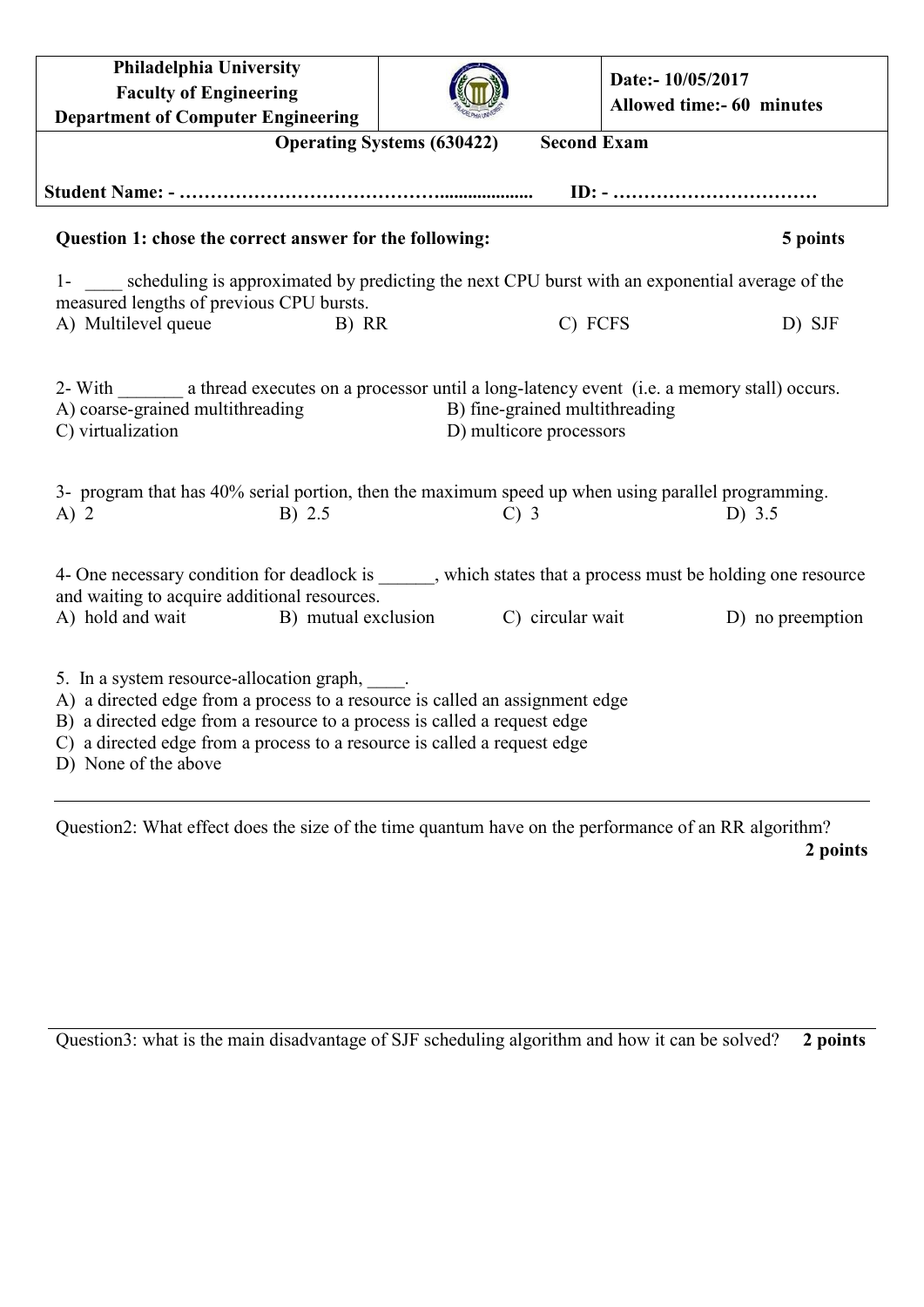Question4: given the following information regarding processes (p1,p2,p3,p4) what is the average waiting time for boot FCFS and shortest remaining time first scheduling algorithms. 4 points time for boot FCFS and shortest remaining time first scheduling algorithms.

| <b>Process</b> | <b>Arrival Time</b> | <b>Burst Time</b> |
|----------------|---------------------|-------------------|
|                |                     |                   |
| р,             |                     |                   |
| $P_{3}$        |                     |                   |
|                |                     |                   |

2-

3-

Question5: What are the three general ways that a deadlock can be handled? **3 points** 1-